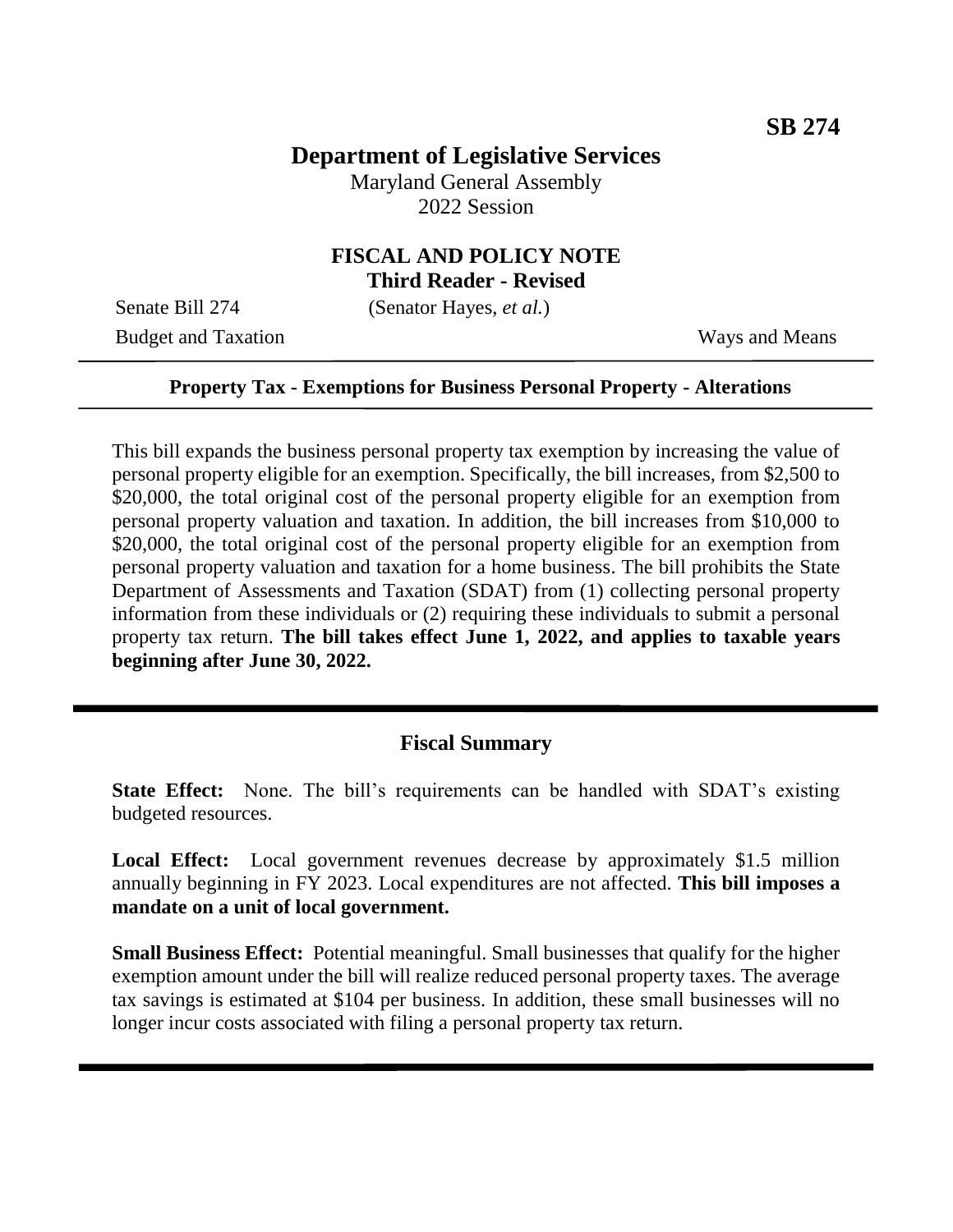# **Analysis**

**Current Law:** In Maryland, there is a tax on business-owned personal property that is imposed and collected by local governments. Personal property generally includes business property including furniture, fixtures, office and industrial equipment, machinery, tools, supplies, inventory, and any other property not classified as real property. To provide for uniform assessments, SDAT is responsible for assessing all personal property. Each county or municipal government is responsible for issuing the tax bills and collecting the tax. The tax year begins on July 1 and ends on June 30. The personal property tax has been a local tax exclusively since 1984 when the State tax rate on personal property was set at zero.

At the beginning of each calendar year, SDAT notifies business entities on record that a personal property tax return must be filed by April 15. This tax return must include personal property located in Maryland as of January 1, the date of finality. The date of finality is the date used to determine ownership, location, value, and liability for tax purposes. All tax returns are currently filed electronically. An annual report fee is required to be paid to SDAT with the personal property tax return. The annual report fee is for the privilege of maintaining the legal entity's existence in the State.

Chapter 102 of 2018 established an exemption from personal property valuation and taxation if the total original cost of the personal property was less than \$2,500. Personal property used in connection with a home business is exempt from personal property valuation and taxation if the total original cost was less than \$10,000.

**Local Fiscal Effect:** Local personal property tax revenues decrease by approximately \$1.5 million annually beginning in fiscal 2023. This estimate is based on the following:

- 14,217 businesses in Maryland with an original personal property assessment of between \$2,500 and \$20,000.
- Personal property assessment for these businesses totaled \$44.2 million.
- Average personal property assessment per business is approximately \$3,100.
- Average personal property tax rate in fiscal 2022 is \$2.7917 per \$100 of assessment.

Personal property tax rates range from \$2.1125 per \$100 of assessment in Worcester County to \$5.62 per \$100 of assessment in Baltimore City. SDAT reports that six counties (Caroline, Dorchester, Frederick, Kent, Queen Anne's, and Talbot) do not impose personal property taxes. In addition, Garrett County does not impose personal property taxes on business personal property.